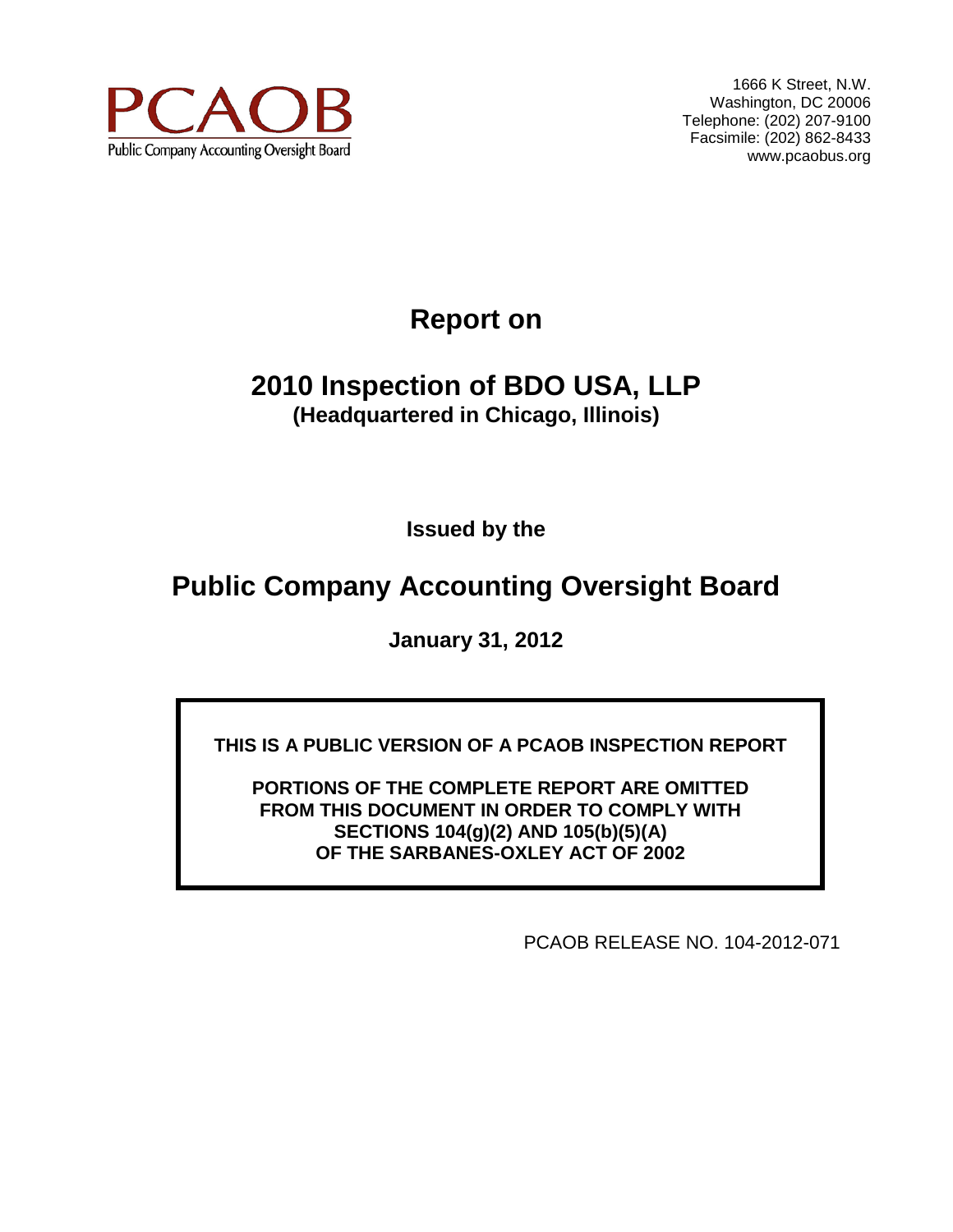

#### **Notes Concerning this Report**

- 1. Portions of this report may describe deficiencies or potential deficiencies in the systems, policies, procedures, practices, or conduct of the firm that is the subject of this report. The inclusion of certain deficiencies and potential deficiencies, however, should not be construed to support any negative inference that any other aspect of the firm's systems, policies, procedures, practices, or conduct is approved or condoned by the Board or judged by the Board to comply with laws, rules, and professional standards.
- 2. Any references in this report to violations or potential violations of law, rules, or professional standards are not a result of an adversarial adjudicative process and do not constitute conclusive findings of fact or of violations for purposes of imposing legal liability. Similarly, any description herein of a firm's cooperation in addressing issues constructively should not be construed, and is not construed by the Board, as an admission, for purposes of potential legal liability, of any violation.
- 3. Board inspections encompass, among other things, whether the firm has failed to identify financial statement misstatements, including failures to comply with Securities and Exchange Commission ("SEC" or "Commission") disclosure requirements, in its audits of financial statements. This report's descriptions of any such auditing failures necessarily involve descriptions of the apparent misstatements or disclosure departures. The Board, however, has no authority to prescribe the form or content of an issuer's financial statements. That authority, and the authority to make binding determinations concerning whether an issuer's financial statements are misstated or fail to comply with Commission disclosure requirements, rests with the Commission. Any description, in this report, of financial statement misstatements or failures to comply with Commission disclosure requirements should not be understood as an indication that the Commission has considered or made any determination regarding these issues unless otherwise expressly stated.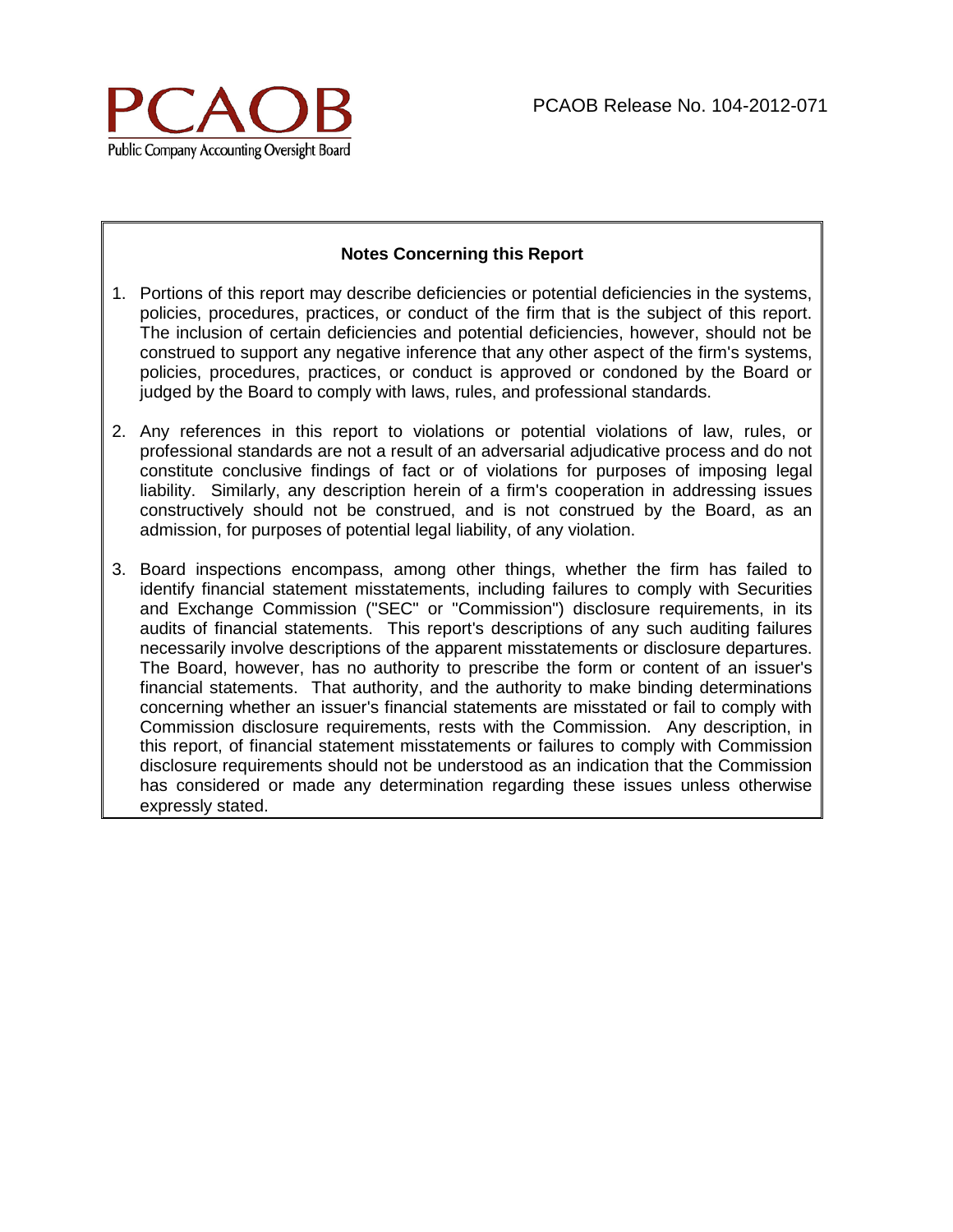

# **2010 INSPECTION OF BDO USA, LLP**

## Preface

In 2010, the Public Company Accounting Oversight Board ("PCAOB" or "the Board") conducted an inspection of the registered public accounting firm BDO USA, LLP ("BDO" or "the Firm") pursuant to the Sarbanes-Oxley Act of 2002 ("the Act"). $^{1/2}$  $^{1/2}$  $^{1/2}$ 

The Board is issuing this report in accordance with the requirements of the Act. $^{2}$  The Board is releasing to the public Part I of the report, Appendix B, and portions of Appendix C. Appendix B provides an overview of the inspection process for annually inspected firms.<sup>3</sup> Appendix C includes the Firm's comments, if any, on a draft of the report. $4/4$  $4/4$  A substantial portion of the Board's criticisms of a firm (specifically criticisms of the firm's quality control system) is nonpublic, unless the firm fails to make sufficient progress in addressing those criticisms.

<span id="page-2-0"></span> $1/$  The Firm has issued audit reports under the name of BDO Seidman, LLP. Effective July 1, 2010, the Firm's statutory name is BDO USA, LLP.

<span id="page-2-1"></span> $2^{\prime}$  In its Statement Concerning the Issuance of Inspection Reports, PCAOB Release No. 104-2004-001 (August 26, 2004), the Board described its approach to making inspection-related information publicly available consistent with legal restrictions.

<span id="page-2-2"></span> $3$ <sup> $\frac{3}{4}$  The Act requires the Board to conduct an annual inspection of each</sup> registered public accounting firm that regularly provides audit reports for more than 100 issuers.

<span id="page-2-3"></span> $4/$  The Board does not make public any of a firm's comments that address a nonpublic portion of the report. In addition, pursuant to section 104(f) of the Act, 15 U.S.C. § 7214(f), and PCAOB Rule 4007(b), if a firm requests, and the Board grants, confidential treatment for any of the firm's comments on a draft report, the Board does not include those comments in the final report at all. The Board routinely grants confidential treatment, if requested, for any portion of a firm's response that addresses any point in the draft that the Board omits from, or any inaccurate statement in the draft that the Board corrects in, the final report.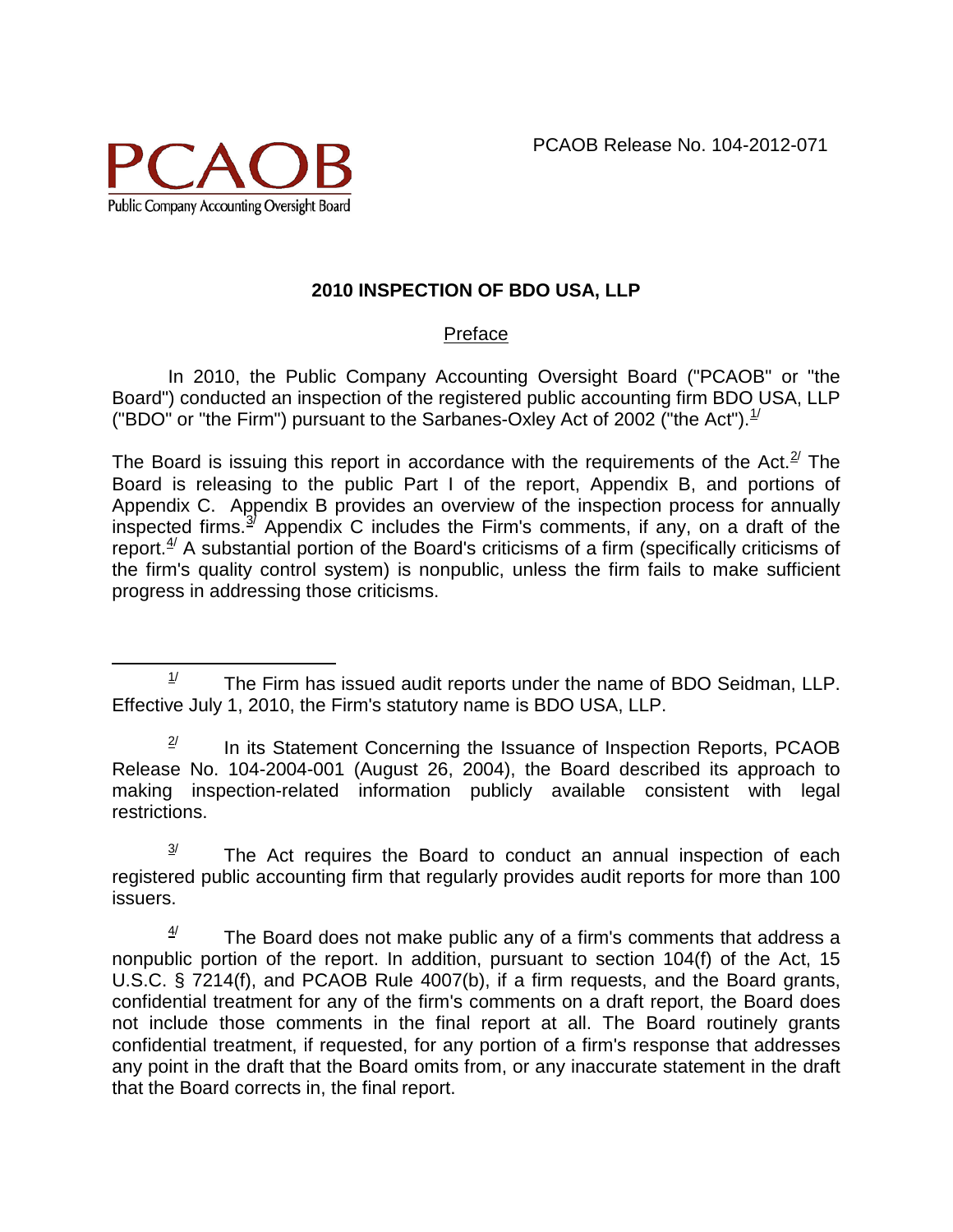

PCAOB Release No. 104-2012-071 Inspection of BDO USA, LLP January 31, 2012 Page 2

Board inspections are designed to identify and address weaknesses and deficiencies related to how a firm performs audit work.<sup>[5/](#page-3-0)</sup> To achieve that goal, Board inspections include reviews of certain aspects of selected audit work performed by the firm and reviews of certain aspects of the firm's quality control system. It is not the purpose of an inspection, however, to review all of a firm's audit work or to identify every respect in which reviewed work is deficient. Accordingly, a Board inspection report should not be understood to provide any assurance that the firm audit work, or the relevant issuers' financial statements or reporting on internal control, are free of any deficiencies not specifically described in an inspection report.

If the Board inspection team identifies deficiencies that exceed a certain significance threshold in the audit work it reviews, those deficiencies are summarized in the public portion of the Board's inspection report.<sup> $6/$ </sup> The Board cautions, however, against extrapolating form the results presented in the public portion of the report to broader conclusions about the frequency of deficiencies throughout the Firm's practice. Audit work is selected for inspection largely on the basis of an analysis of factors that, in the inspection team's view, heighten the possibility that audit deficiencies are present, rather than through a process intended to identify a representative sample.

<span id="page-3-0"></span> $5/$  This focus on weaknesses and deficiencies necessarily carries through to reports on inspections and, accordingly, Board inspection reports are not intended to serve as balanced report cards or overall rating tools.

<span id="page-3-1"></span> $\frac{6}{1}$  Inclusion of a deficiency in an inspection report does not mean that the deficiency remained unaddressed after the inspection team brought it to the firm's attention. When audit deficiencies are identified after the date of the audit report, PCAOB standards require a firm to take appropriate actions to assess the importance of the deficiencies to the firm's present ability to support its previously expressed opinions. Depending upon the circumstances, compliance with these standards may require the firm to perform additional audit procedures, or to inform a client of the need for changes to its financial statements or reporting on internal control, or to take steps to prevent reliance on previously expressed audit opinions. The inspection team may review, either in the same inspection or in subsequent inspections, the adequacy of the firm's compliance with these requirements. Failure by a firm to take appropriate actions, or a firm's misrepresentations, in responding to an inspection report, about whether it has taken such actions, could be a basis for Board disciplinary sanctions.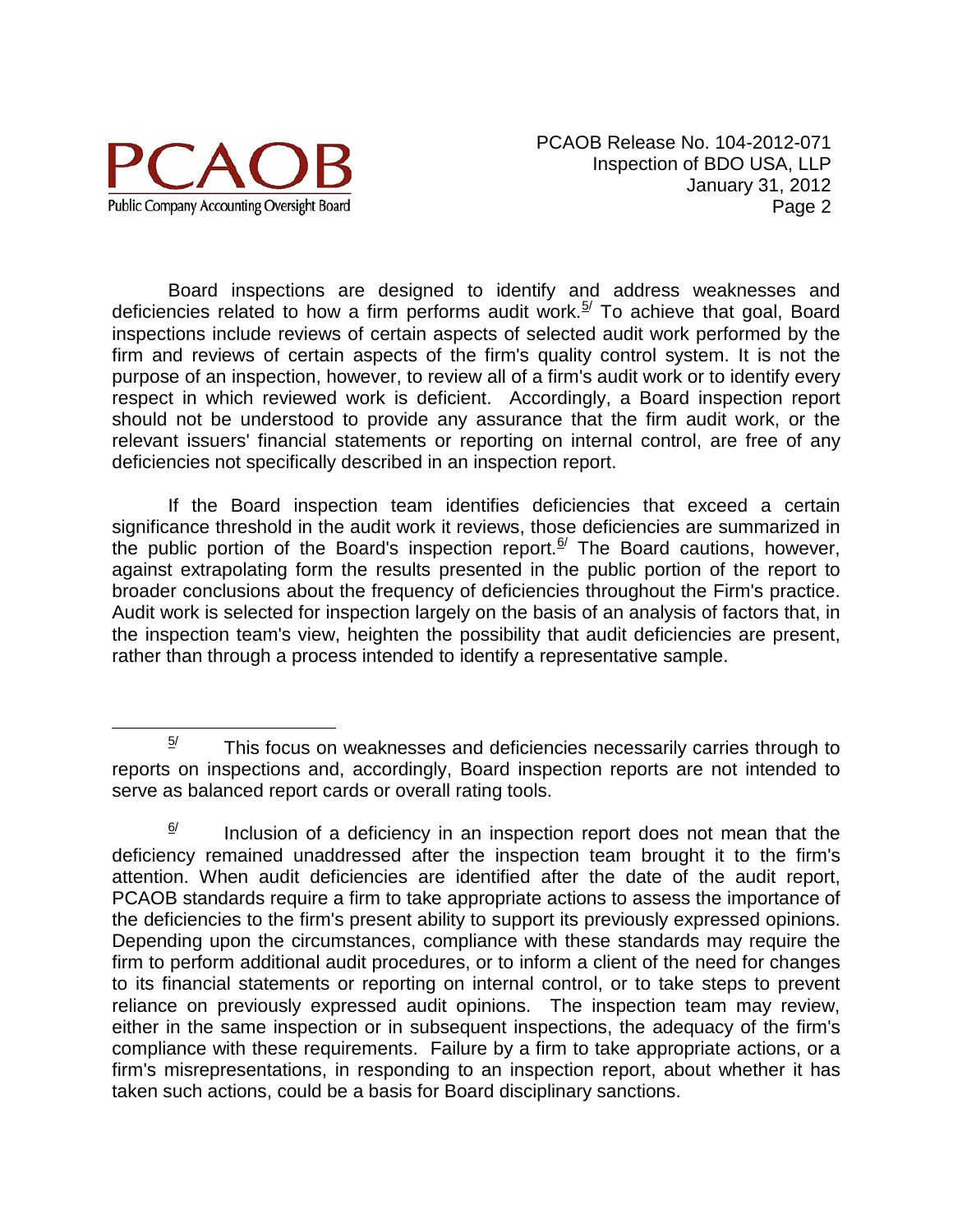

# **PART I**

#### **INSPECTION PROCEDURES AND CERTAIN OBSERVATIONS**

Members of the Board's staff ("the inspection team") conducted primary procedures for the inspection from August 2010 through December 2010. The inspection team performed field work at the Firm's national and practice offices in New York and Chicago, its Center of Information Management in Grand Rapids, and at an additional 13 of its approximately 35 U.S. assurance practice offices.

A. Review of Audit Engagements

The 2010 inspection of the Firm included reviews of aspects of 31 audits. The inspection team selected the audits and aspects to review, and the Firm was not allowed an opportunity to limit or influence the selections.

The inspection team identified matters that it considered to be deficiencies in the performance of the audit work it reviewed. Those deficiencies included failures by the Firm to identify, or to address appropriately, financial statement misstatements, including failures to comply with disclosure requirements, $^{I\!I}$  as well as failures by the firm to perform, or to perform sufficiently, certain necessary audit procedures. In some cases, the conclusion that the Firm failed to perform a procedure was based on the absence of documentation and the absence of persuasive other evidence, even if the Firm claimed to have performed the procedure. $8/$  $8/$ 

<span id="page-4-0"></span> $\frac{7}{10}$  When it comes to the Board's attention that an issuer's financial statements appear not to present fairly, in a material respect, the financial position, results of operations, or cash flows of the issuer in conformity with applicable accounting principles, the Board's practice is to report that information to the SEC, which has jurisdiction to determine proper accounting in issuers' financial statements.

<span id="page-4-1"></span><sup>8/</sup> PCAOB Auditing Standard No. 3, *Audit Documentation*, provides that, in various circumstances including PCAOB inspections, a firm that has not adequately documented that it performed a procedure, obtained evidence, or reached an appropriate conclusion must demonstrate with persuasive other evidence that it did so, and that oral assertions and explanations alone do not constitute persuasive other evidence.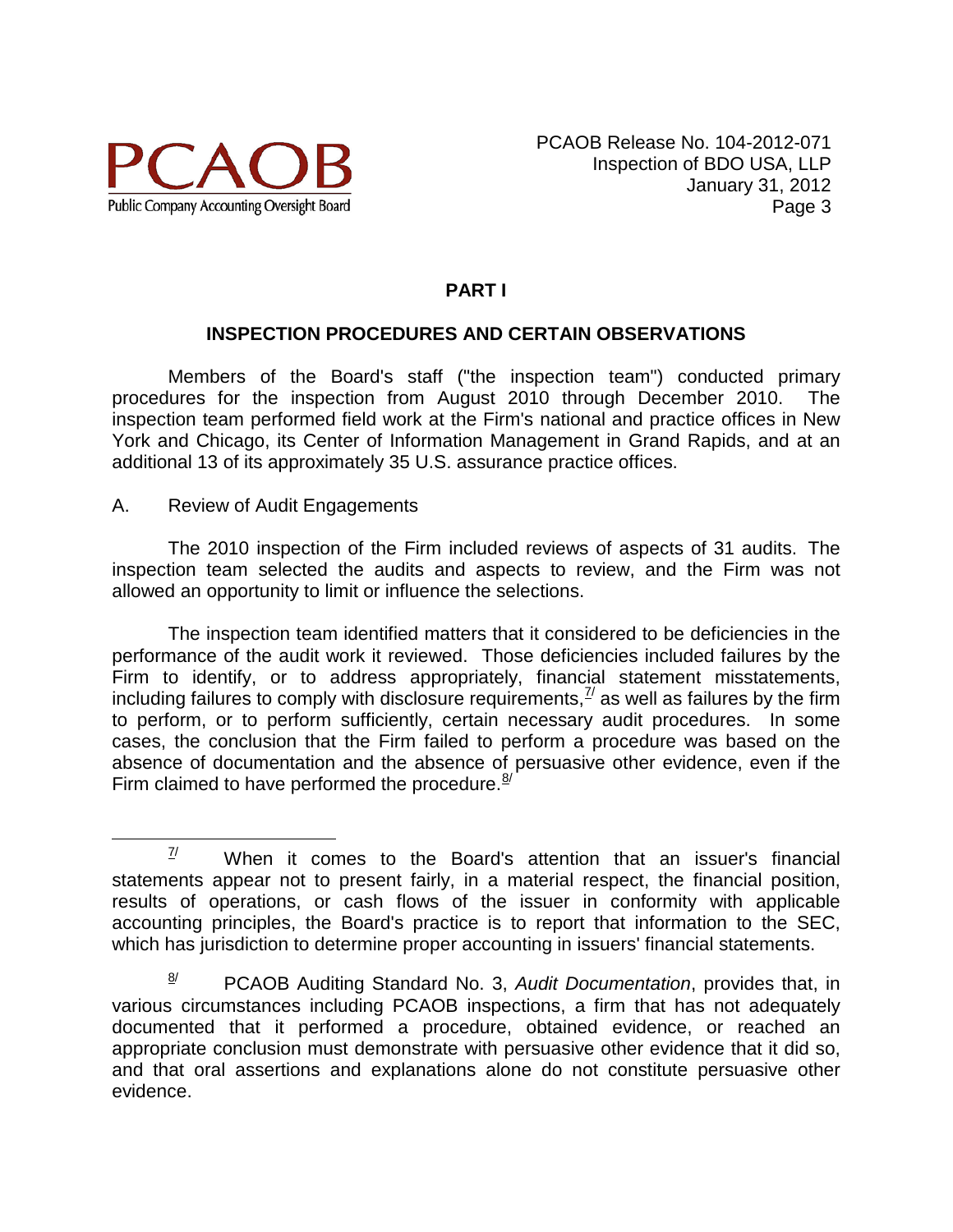

PCAOB Release No. 104-2012-071 Inspection of BDO USA, LLP January 31, 2012 Page 4

The inspection team considered certain of the deficiencies that it observed to be audit failures. Specifically, certain of the identified deficiencies were of such significance that it appeared that the Firm, at the time it issued its audit report, had failed to obtain sufficient appropriate audit evidence to support its audit opinion on the financial statements. The audit deficiencies that reached this level of significance are described below. $^{\underline{9}^{\prime}}$  $^{\underline{9}^{\prime}}$  $^{\underline{9}^{\prime}}$ 

#### 1. Issuer A

In this audit, the Firm failed in the following respects to obtain sufficient appropriate audit evidence to support its audit opinion –

- The issuer identified goodwill impairment indicators for all of its reporting units and determined, based on a comparison of its consolidated market capitalization plus debt ("enterprise value") to the recorded value of its net assets, that an impairment charge for the full balance of goodwill for all of its reporting units should be recorded. The Firm failed to evaluate the issuer's assertion that the enterprise value was the most appropriate fair value estimation approach for its three reporting units and to consider why none of the alternative valuation methods that the issuer had used in the prior year's analysis was employed in the current year. Furthermore, in testing the issuer's measurement of the impairment, the Firm failed to evaluate the issuer's assertion that the book value of its consolidated net assets approximated their fair value as of the impairment date, and failed to evaluate whether the issuer's approach was in conformity with GAAP.
- 2. Issuer B

In this audit, the Firm failed in the following respects to obtain sufficient appropriate audit evidence to support its audit opinion –

• The Firm failed to perform sufficient procedures in relation to a significant multi-year sales contract. Specifically, the Firm failed to evaluate whether the

<span id="page-5-0"></span> $\frac{9}{2}$  The discussion in this report of any deficiency observed in a particular audit reflects information reported to the Board by the inspection team and does not reflect any determination by the Board as to whether the Firm has engaged in any conduct for which it could be sanctioned through the Board's disciplinary process.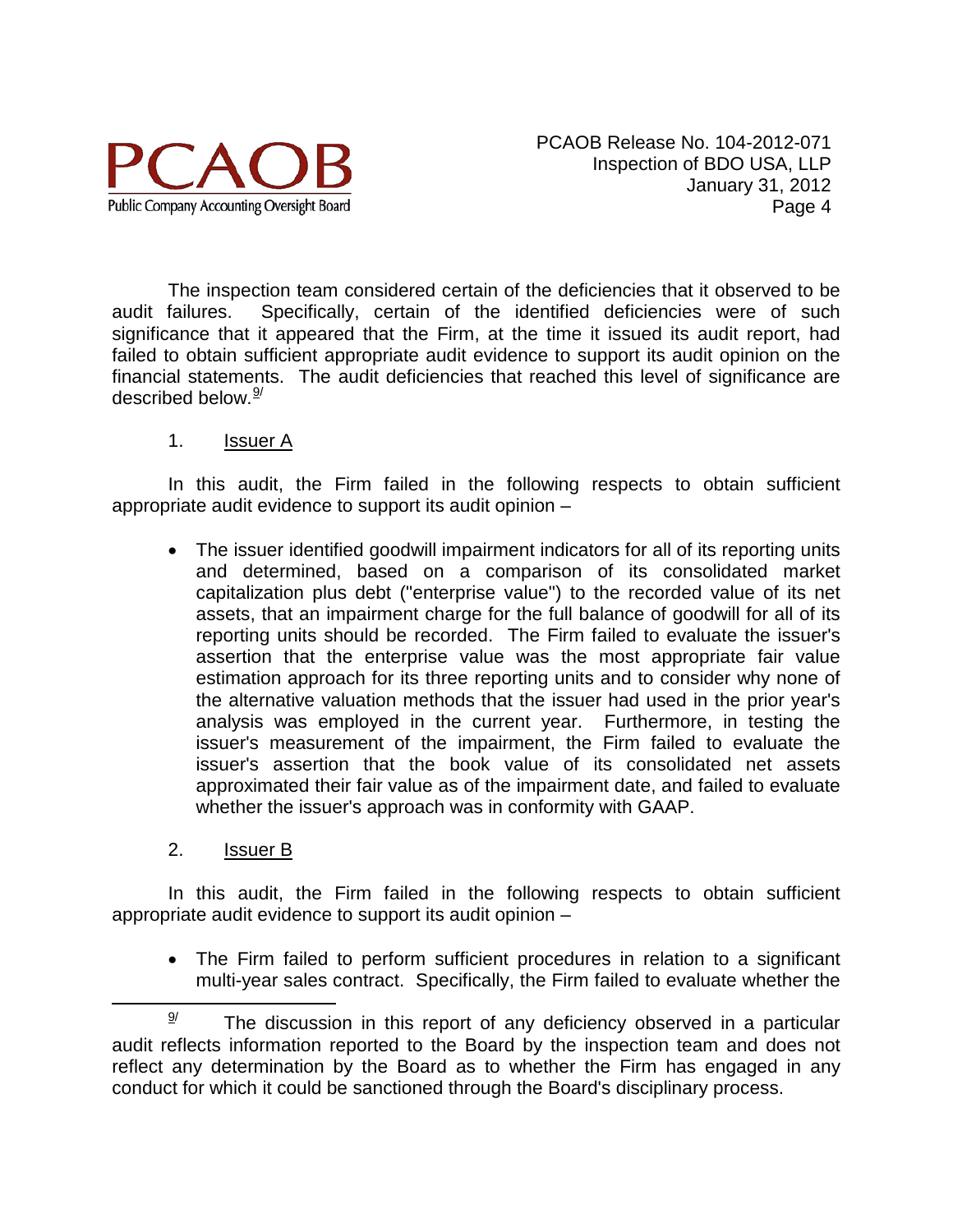

issuer had identified the accounting elements arising from the various deliverables specified in the arrangement and whether the contract consideration was appropriately measured and allocated to the deliverables.

• The Firm failed to perform sufficient procedures to test the valuation of inventory. Specifically, the Firm failed to evaluate the issuer's key assumptions underlying the determination of the reserve for excess and obsolete inventory for certain significant subsidiaries. Further, there was no evidence in the audit documentation, and no persuasive other evidence, that the Firm had tested certain significant inputs to the calculations of the inventory reserve.

## 3. Issuer C

In this audit of a new client, the Firm failed in the following respects to obtain sufficient appropriate audit evidence to support its audit opinion –

- The Firm failed to perform sufficient procedures to evaluate the issuer's determination that certain long-lived assets were not impaired. At year end, the issuer performed an analysis of undiscounted cash flows to evaluate its long-lived assets for possible impairment. This analysis incorporated projections of revenue growth and gross margin that were significantly different from the issuer's historical results. The Firm failed to evaluate, beyond inquiry, the reasonableness of the issuer's assumptions used in the analysis. In addition, the Firm failed to evaluate, beyond inquiry, the reasonableness of the issuer's determination that the reporting unit level represented the lowest level of identifiable cash flows.
- The issuer identified goodwill impairment indicators for two of its reporting units during the year. Based on a comparison of discounted cash flows to the carrying values of the reporting units, but without performing the "step 2" evaluation set forth in Financial Accounting Standards Board ("FASB") Accounting Standards Codification ("ASC") Topic 350, *Goodwill and Other Intangibles*, the issuer determined that an interim impairment charge for the full balance should be recorded. The Firm failed to perform sufficient procedures to evaluate the reasonableness of certain significant assumptions that the issuer used in developing its analysis of discounted cash flows. Specifically, the Firm failed to test the revenue growth and the discount rate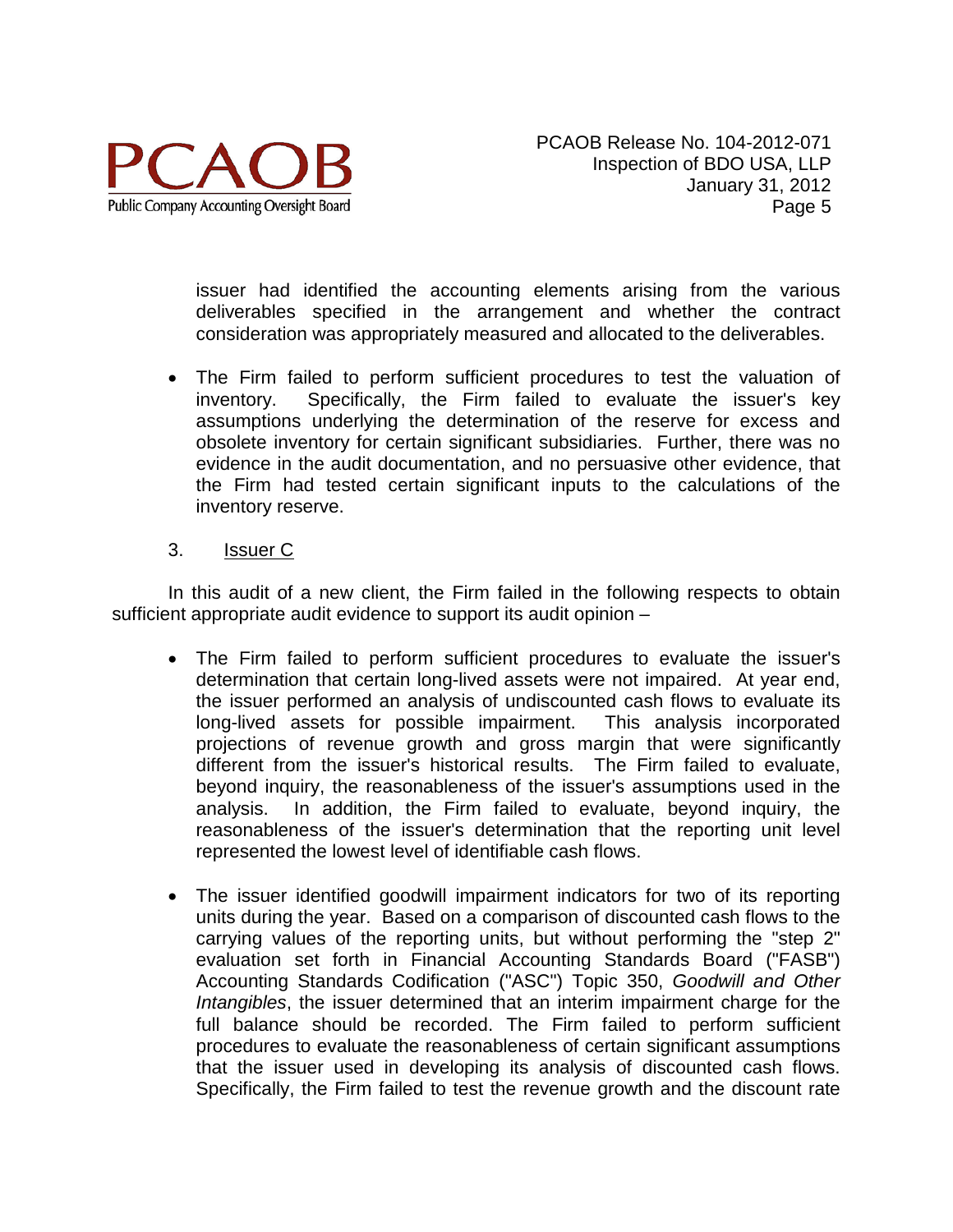

assumptions that the issuer used in the analysis and to evaluate the appropriateness of changes in those assumptions that the issuer had made since the previous year-end impairment test. In addition, the Firm failed to evaluate whether the issuer had appropriately determined the amount of the impairment charge.

#### 4. Issuer D

In this audit, in evaluating the issuer's assessment of the possible impairment of goodwill, the Firm failed to detect a misallocation of debt to the net book value of one of the issuer's reporting units. Had this misallocation not occurred, the unit's calculated carrying value would have exceeded its calculated fair value.

#### 5. Issuer E

In this audit, the Firm failed to perform sufficient procedures to test revenue related to contracts accounted for under the percentage-of-completion method. Specifically, the Firm failed to perform procedures, beyond inquiry, to test the estimated costs to complete open projects.

#### 6. Issuer F

In this audit, the Firm failed to sufficiently test the completeness, existence, and valuation of customer receivables and payables. The Firm sent requests for positive written confirmations to customers for selected customer receivables and payables. The Firm failed to perform sufficient alternative procedures to address the approximately 74 percent of the confirmation requests that were not returned, as its procedures were limited to comparing closing and opening balances on successive monthly statements prepared by the issuer's service organization and inquiring of the issuer regarding accounts with no activity.

#### 7. Issuer G

In this audit, the Firm failed to perform sufficient procedures regarding income taxes. Specifically, other than signed-off audit programs that were general in nature, the inclusion of certain issuer-prepared schedules and memoranda in the Firm's work papers, and general statements in a memorandum prepared by the Firm's tax department, there was no evidence in the audit documentation, and no persuasive other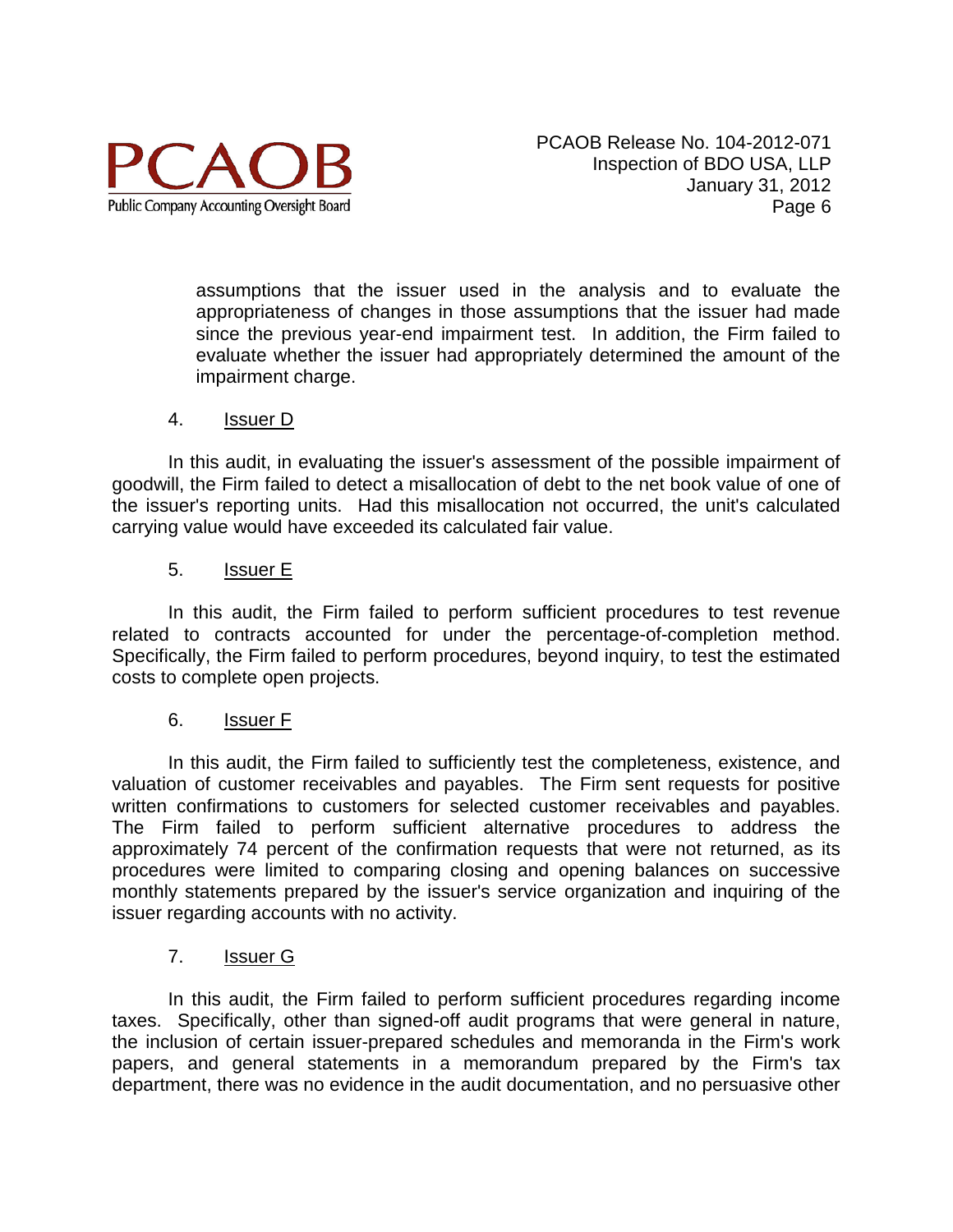

evidence, that the Firm had tested the issuer's income tax provision, including the underlying assumptions, and the related tax schedules.

#### 8. Issuer H

In this audit, the Firm failed to sufficiently test the fair value measurements of financial instruments without readily determinable fair values ("hard-to-value securities"), including asset-backed securities, commercial mortgage-backed securities, and other mortgage-backed securities. Specifically, the Firm failed to obtain an understanding of the specific methods and/or assumptions underlying certain fair value measurements obtained from pricing services and used in the Firm's testing of the fair value of the hard-to-value financial instruments.

#### B. Review of Quality Control System

In addition to evaluating the quality of the audit work performed on specific audits, the inspection included review of certain of the Firm's practices, policies, and procedures related to audit quality. This review addressed practices, policies, and procedures concerning audit performance and the following five areas (1) management structure and processes, including the tone at the top; (2) practices for partner management, including allocation of partner resources and partner evaluation, compensation, admission, and disciplinary actions; (3) policies and procedures for considering and addressing the risks involved in accepting and retaining clients, including the application of the Firm's risk-rating system; (4) processes related to the Firm's use of audit work that the Firm's foreign affiliates perform on the foreign operations of the Firm's U.S. issuer audit clients; and (5) the Firm's processes for monitoring audit performance, including processes for identifying and assessing indicators of deficiencies in audit performance, independence policies and procedures, and processes for responding to weaknesses in quality control. Any defects in, or criticisms of, the Firm's quality control system are discussed in the nonpublic portion of this report and will remain nonpublic unless the Firm fails to address them to the Board's satisfaction within 12 months of the date of this report.

# END OF PART I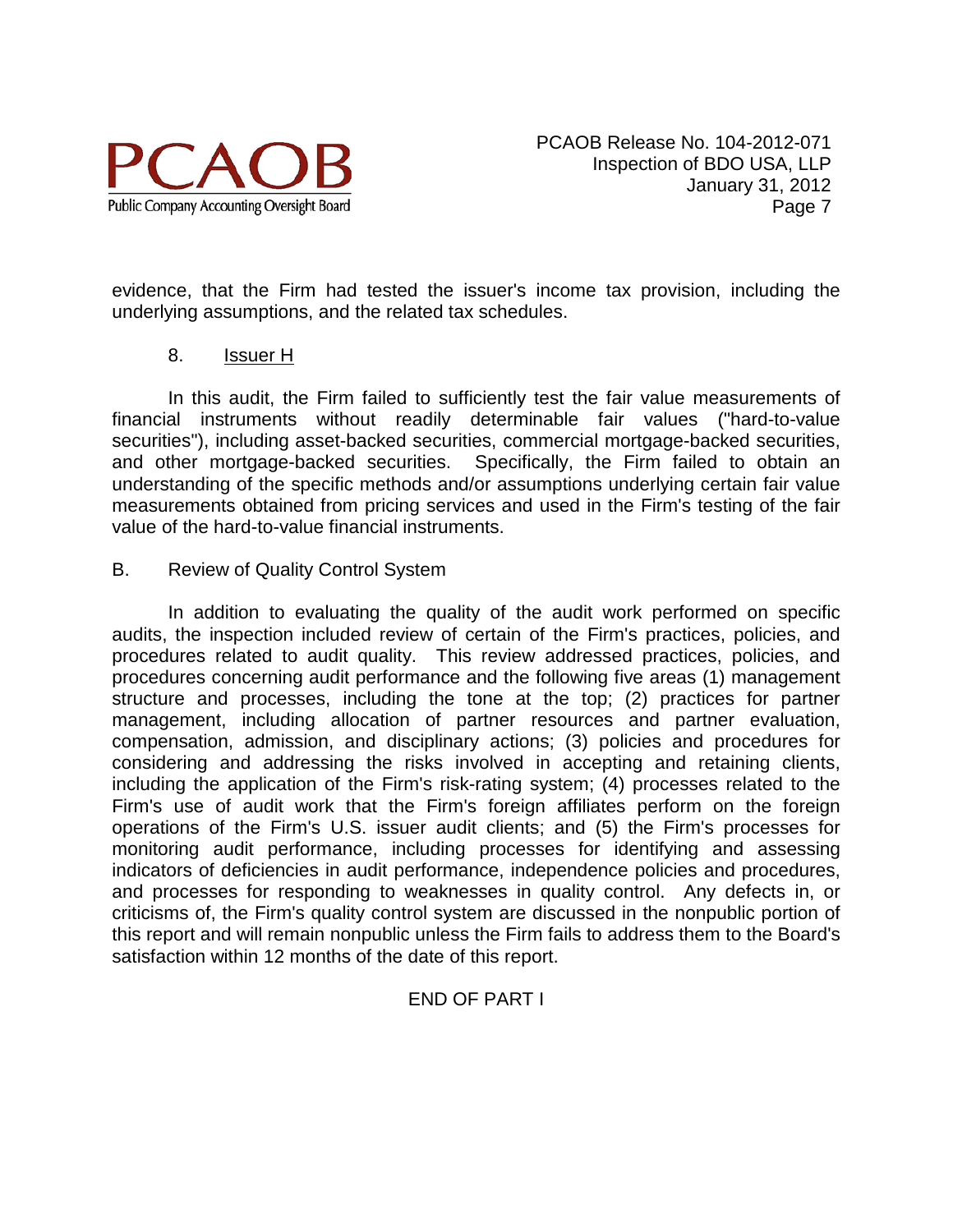

PCAOB Release No. 104-2012-071 Inspection of BDO USA, LLP January 31, 2012 Page 8

#### PART II, PART III, AND APPENDIX A OF THIS REPORT ARE NONPUBLIC AND ARE OMITTED FROM THIS PUBLIC DOCUMENT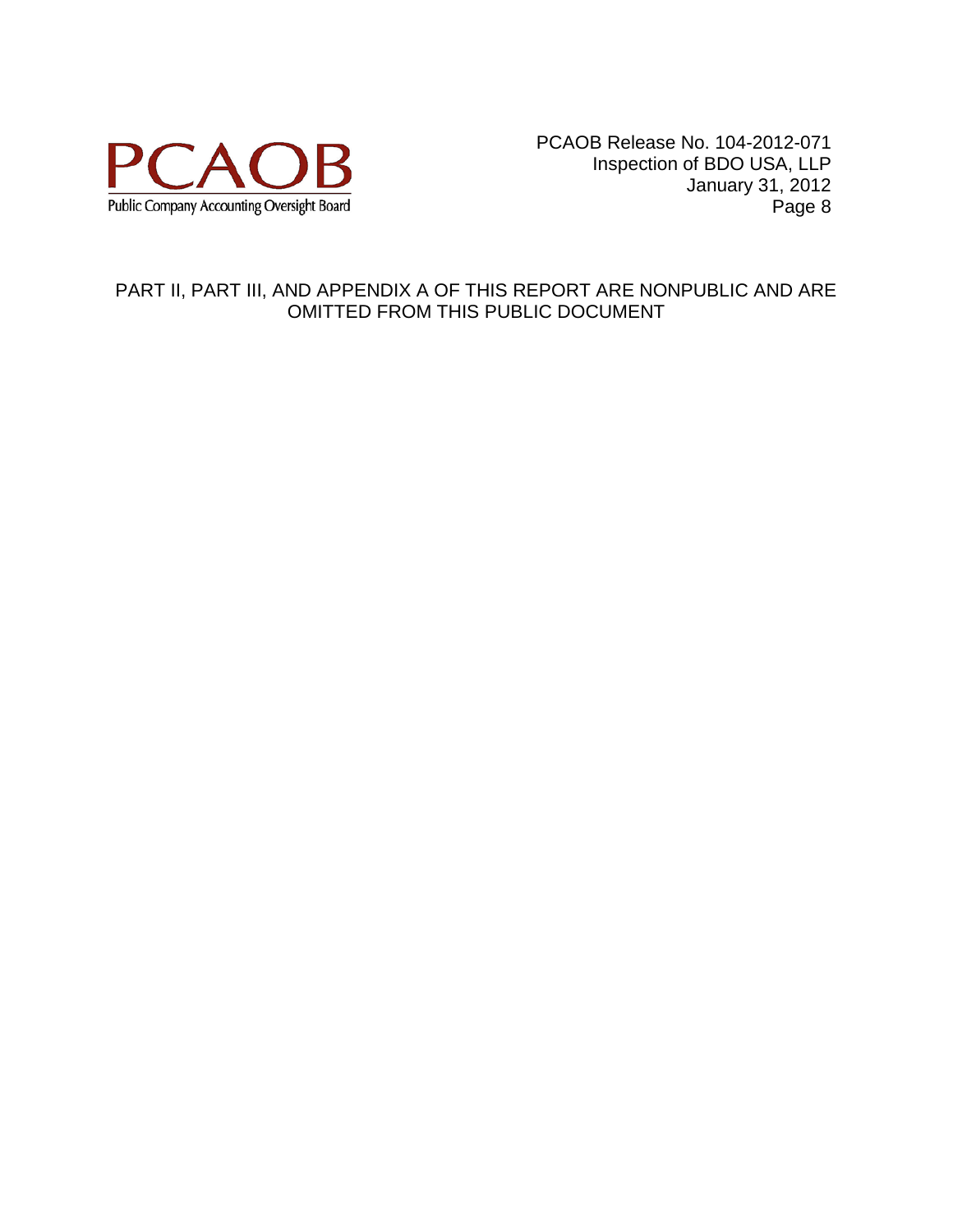

## **APPENDIX B**

#### **THE INSPECTION PROCESS FOR ANNUALLY INSPECTED FIRMS**

The inspection process is designed, and inspections are performed, to provide a basis for assessing the degree of compliance by a firm with applicable requirements related to auditing issuers. This appendix describes the inspection process for those annually inspected firms that have multiple practice offices and a national office structure. While this appendix describes the general inspection process applied in the 2010 inspections of these firms, the process was customized to each firm's inspection, bearing in mind the firm's structure, past inspection observations, observations during the course of the 2010 inspection, and other factors. Accordingly, procedures described in this Appendix, while generally applicable to annual inspections, may not have been applied, or may not have been applied fully, in the inspection of any individual firm, and additional procedures, not described in this appendix, may have been applied in the inspection of an individual firm.

The inspection process included reviews of aspects of selected issuer audits completed by the inspected firm. These reviews were intended both to identify deficiencies, if any, in those aspects of the audits and to determine whether those deficiencies indicated weaknesses or defects in the firm's system of quality control over audits. In addition, the inspection included reviews of policies and procedures related to certain quality control processes of the firm that could be expected to affect audit quality.

1. Review of Selected Audits

Inspections include reviews of aspects of selected audits of financial statements and ICFR. For each audit selected, the inspection team reviewed certain of the issuer's SEC filings. The inspection team selected certain aspects of the audits for review and inspected the engagement team's work papers and interviewed engagement personnel regarding those aspects. The inspection team also analyzed potential adjustments to the issuer's financial statements that were identified during the audit but not corrected. For certain selected engagements, the inspection team reviewed written communications between the firm and the issuer's audit committee and, for some engagements, the inspection team interviewed the chairperson of the issuer's audit committee.

When the inspection team identified a potential issue, it discussed the issue with members of the engagement team. If the inspection team was unable to resolve the issue through this discussion and any review of additional work papers or other documentation, the inspection team issued a comment form on the matter and the firm was allowed the opportunity to provide a written response to the comment form.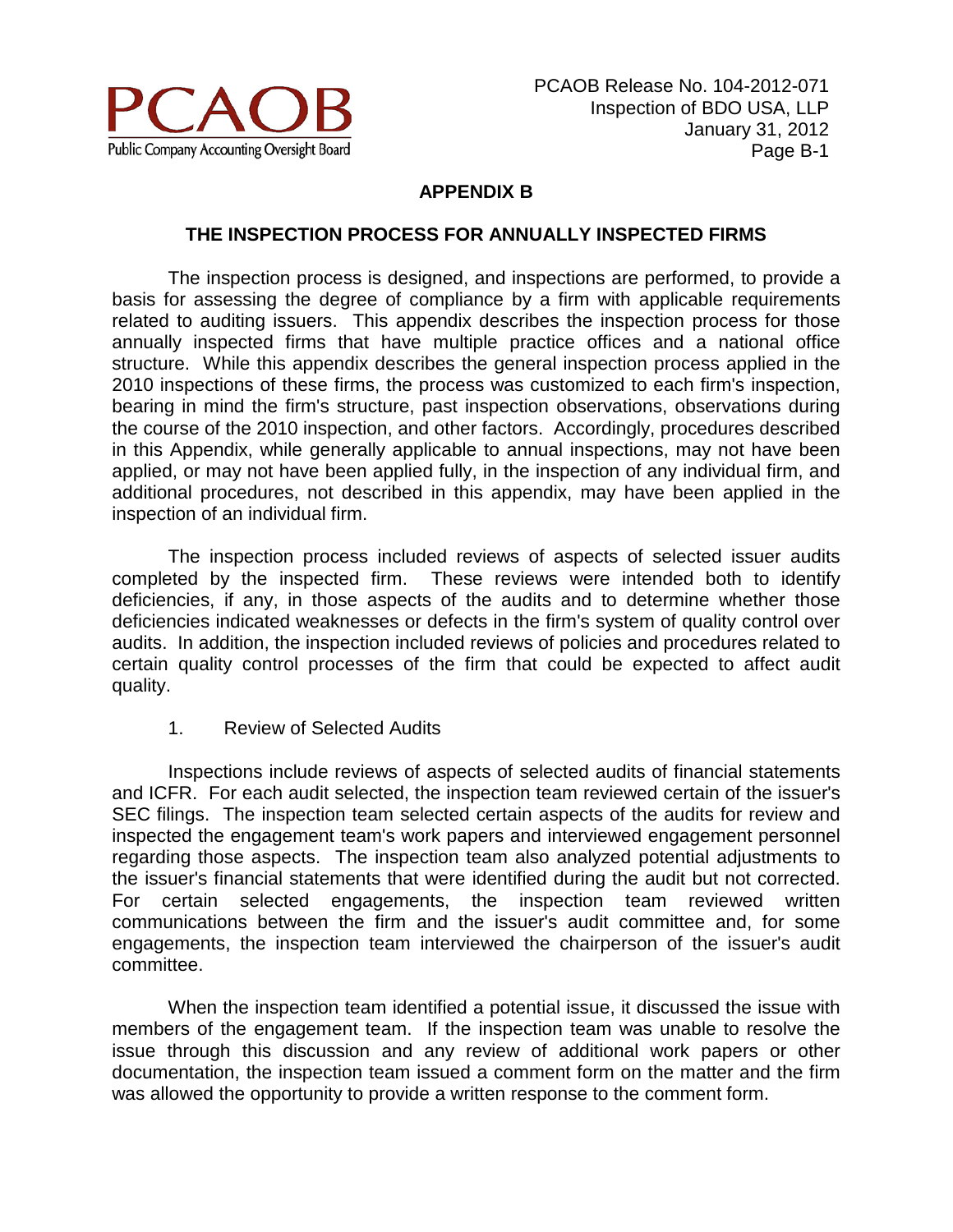

2. Review of Firm Management and Monitoring Processes Related to Audit Quality Control

The inspection team's review of a firm's system of quality control was intended to provide a basis for assessing whether that system was appropriately designed and implemented to achieve the goal of conducting audits that are in compliance with applicable standards. This review included an evaluation of the firm's ability to respond effectively to indications of possible defects in its system of quality control.

> a. Review of Management Structure and Processes, Including the Tone at the Top

Procedures in this area were designed to focus on (a) how the firm's management is structured and operates the firm's business, and the implications that the management structure and processes have on audit performance, and (b) whether actions and communications by the firm's leadership – the "tone at the top" – demonstrate a commitment to audit quality. The inspection team interviewed members of the firm's leadership to obtain an understanding of any significant changes in the firm's approach to, and processes for, its management, including the mechanisms, formal or informal, that assess, monitor, or affect audit performance. The inspection team also reviewed significant management reports and documents, as well as information regarding financial metrics and the budget and goal setting processes that the firm uses to plan for, and evaluate the success of, its business.

> b. Review of Practices for Partner Management, Including Allocation of Partner Resources and Partner Evaluation, Compensation, Admission, and Disciplinary Actions

Procedures in this area were designed to focus on (a) whether the firm's processes related to partner evaluation, compensation, admission, termination, and disciplinary actions could be expected to encourage an appropriate emphasis on audit quality and technical competence, as compared to marketing or other activities of the firm; (b) the firm's processes for allocating its partner resources; and (c) the accountability and responsibilities of the different levels of firm management with respect to partner management. The inspection team interviewed members of the firm's management and also reviewed documentation related to certain of these topics. In addition, the inspection team's interviews of audit partners included questions regarding their responsibilities and allocation of time and the interviews of firm management included the performance of partners being inspected, the evaluation and compensation process, any disciplinary actions, and any situations where a client requested a change in the lead audit partner. In addition, the inspection team reviewed a sample of partners' personnel files, including files of partners who resigned or took early retirement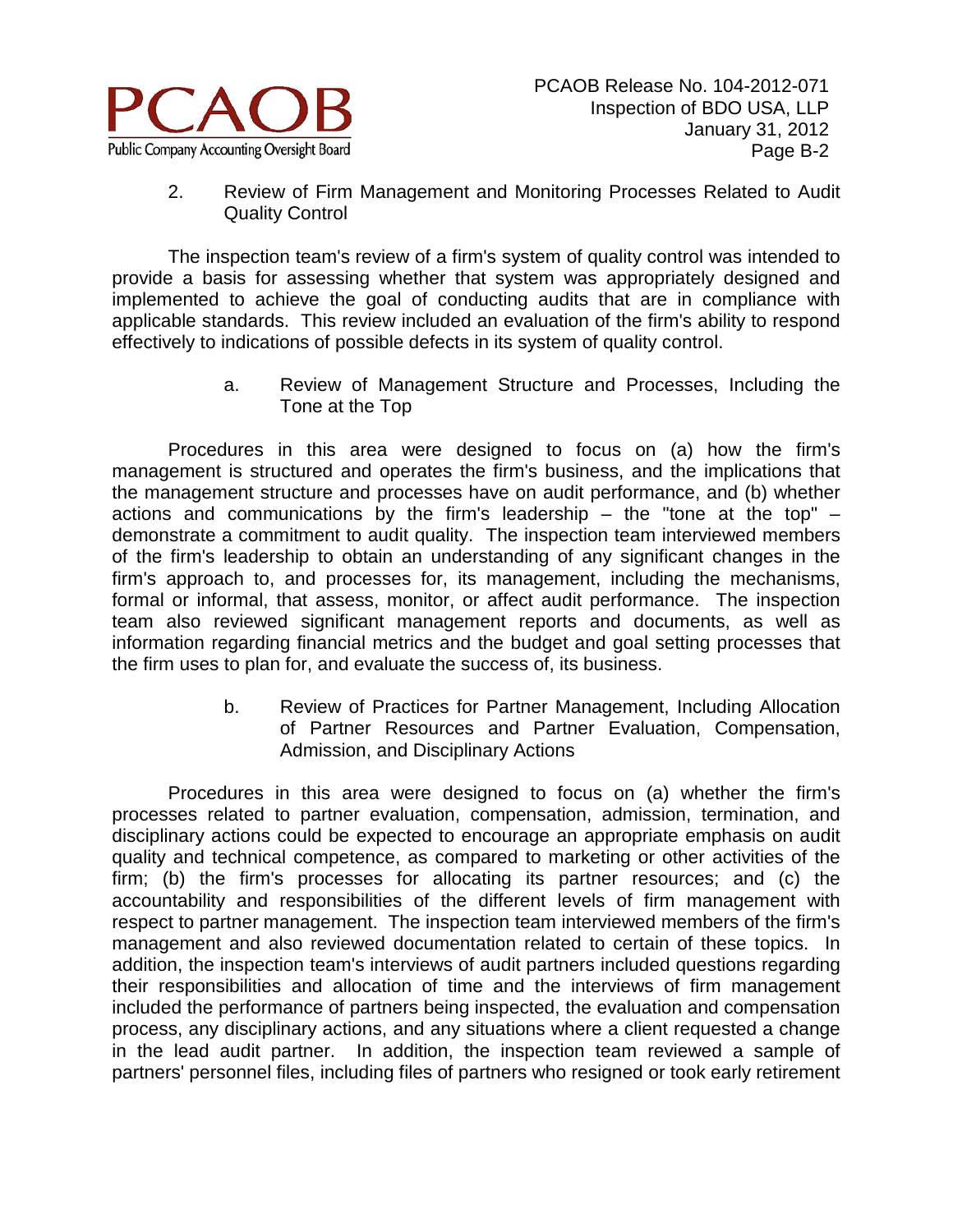

and partners who had significant negative inspection results from recent internal and PCAOB inspections.

> c. Review of Policies and Procedures for Considering and Addressing the Risks Involved in Accepting and Retaining Clients, Including the Application of the Firm's Risk-Rating System

The inspection team selected certain issuer audits to (a) evaluate compliance with the firm's policies and procedures for identifying and assessing the risks involved in accepting or continuing the client and (b) observe whether the audit procedures were responsive to the risks identified during the process.

> d. Review of Processes Related to the Firm's Use of Audit Work that the Firm's Foreign Affiliates Perform on the Foreign Operations of the Firm's U.S. Issuer Audit Clients

The inspection team reviewed the firm's policies and procedures related to its supervision and control of work performed by foreign affiliates on the operations of U.S. issuer clients, reviewed available information relating to the most recent foreign affiliated firms' internal inspections, interviewed members of the firm's leadership, and reviewed the U.S. engagement teams' supervision and control procedures concerning the audit work that the firm's foreign affiliates performed on a sample of audits. In some cases, the inspection team also reviewed, on a limited basis, certain of the audit work performed by the firm's foreign affiliates on the foreign operations of U.S. issuer clients.

- e. Review of the Firm's Processes for Monitoring Audit Performance, Including Processes for Identifying and Assessing Indicators of Deficiencies in Audit Performance, Independence Policies and Procedures, and Processes for Responding to Weaknesses in Quality Control
	- (i) Review of Processes for Identifying and Assessing Indicators of Deficiencies in Audit Performance

Procedures in this area were designed to identify and assess the monitoring processes that the firm uses to monitor audit quality for individual engagements and for the firm as a whole. The inspection team interviewed members of the firm's management and reviewed documents regarding how the firm identifies, evaluates, and responds to possible indicators of deficiencies in audit performance, including internal inspection findings, PCAOB inspection observations, restatements, and litigation. In addition, the inspection team reviewed documents related to the design, operation, and evaluation of findings of the firm's internal inspection program. The inspection team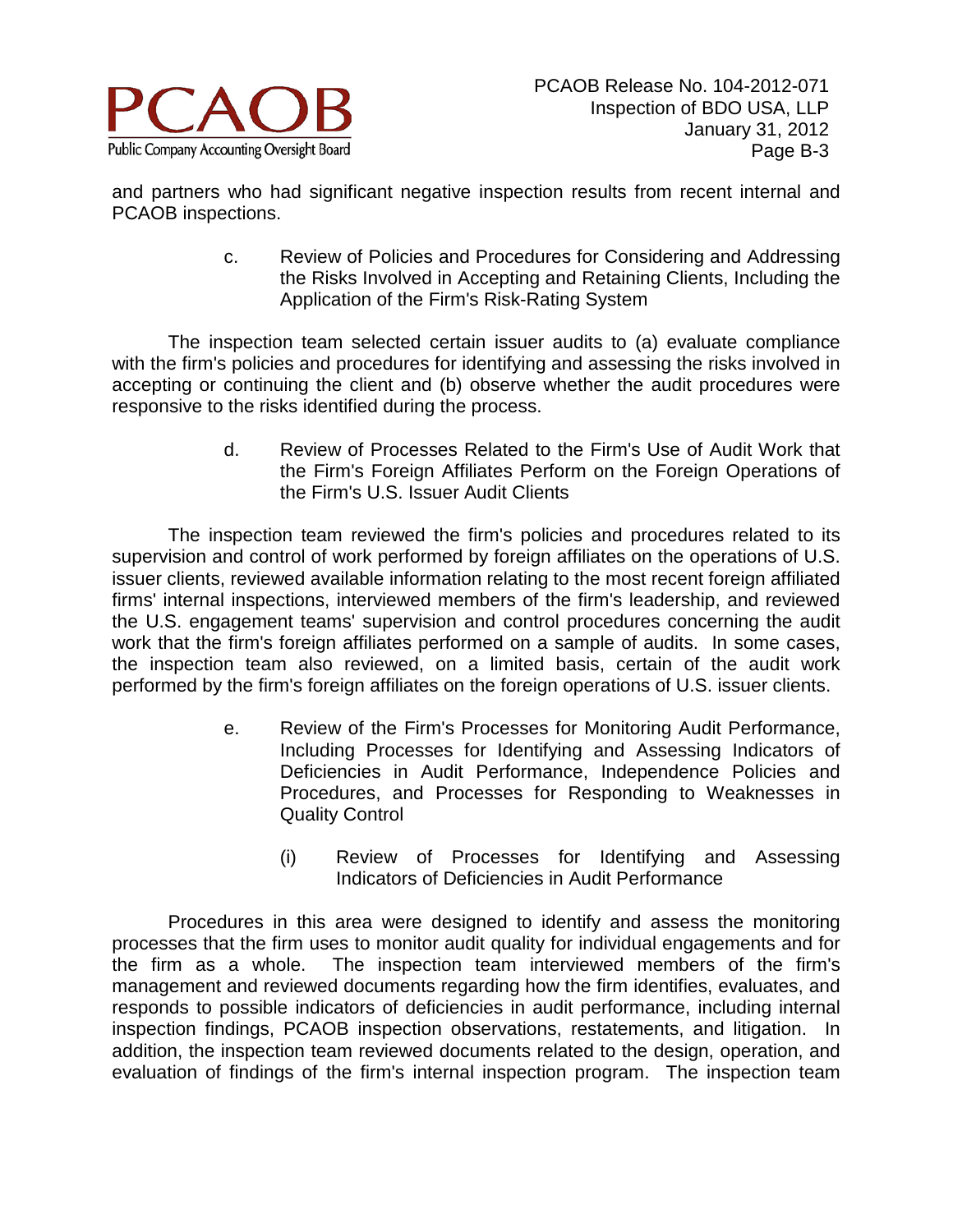

also reviewed certain audits that the firm had inspected and compared its results to those from the internal inspection.

(ii) Review of Response to Weaknesses in Quality Control

The inspection team reviewed steps the firm has taken in the past several years to address possible quality control deficiencies. The inspection team then assessed the design and evaluated the effectiveness of the processes identified. In addition, the inspection team conducted focused inspections of audits of certain issuers whose audits had been reviewed during previous PCAOB inspections of the firm to ascertain whether the audit procedures in areas with previous deficiencies had been improved.

> (iii) Review of Certain Other Policies and Procedures Related to Monitoring Audit Quality

The inspection team assessed policies, procedures, and guidance related to aspects of the firm's independence requirements and its consultation processes and the firm's compliance with them. In addition, the inspection team reviewed documents, including certain newly issued policies and procedures, and interviewed firm management to consider the firm's methods for developing audit policies, procedures, and methodologies, including internal guidance and training materials.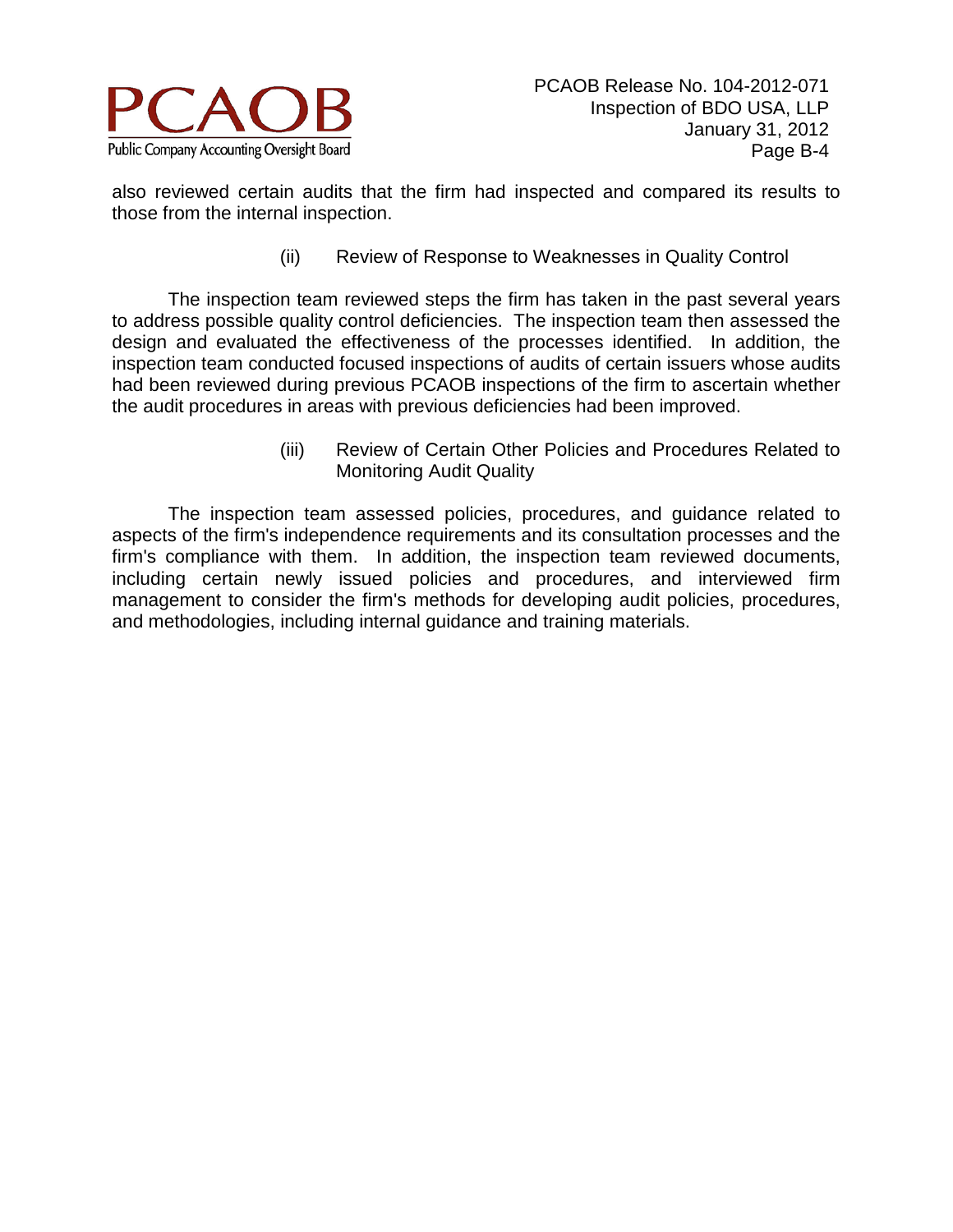

# **APPENDIX C**

#### **RESPONSE OF THE FIRM TO DRAFT INSPECTION REPORT**

Pursuant to section 104(f) of the Act, 15 U.S.C. § 7214(f), and PCAOB Rule 4007(a), the Firm provided a written response to a draft of this report. Pursuant to section 104(f) of the Act and PCAOB Rule 4007(b), the Firm's response, minus any portion granted confidential treatment, is attached hereto and made part of this final inspection report.<sup>[10](#page-14-0)/</sup>

<span id="page-14-0"></span> $10$  In any version of an inspection report that the Board makes publicly available, any portions of a firm's response that address nonpublic portions of the report are omitted. In some cases, the result may be that none of a firm's response is made publicly available.